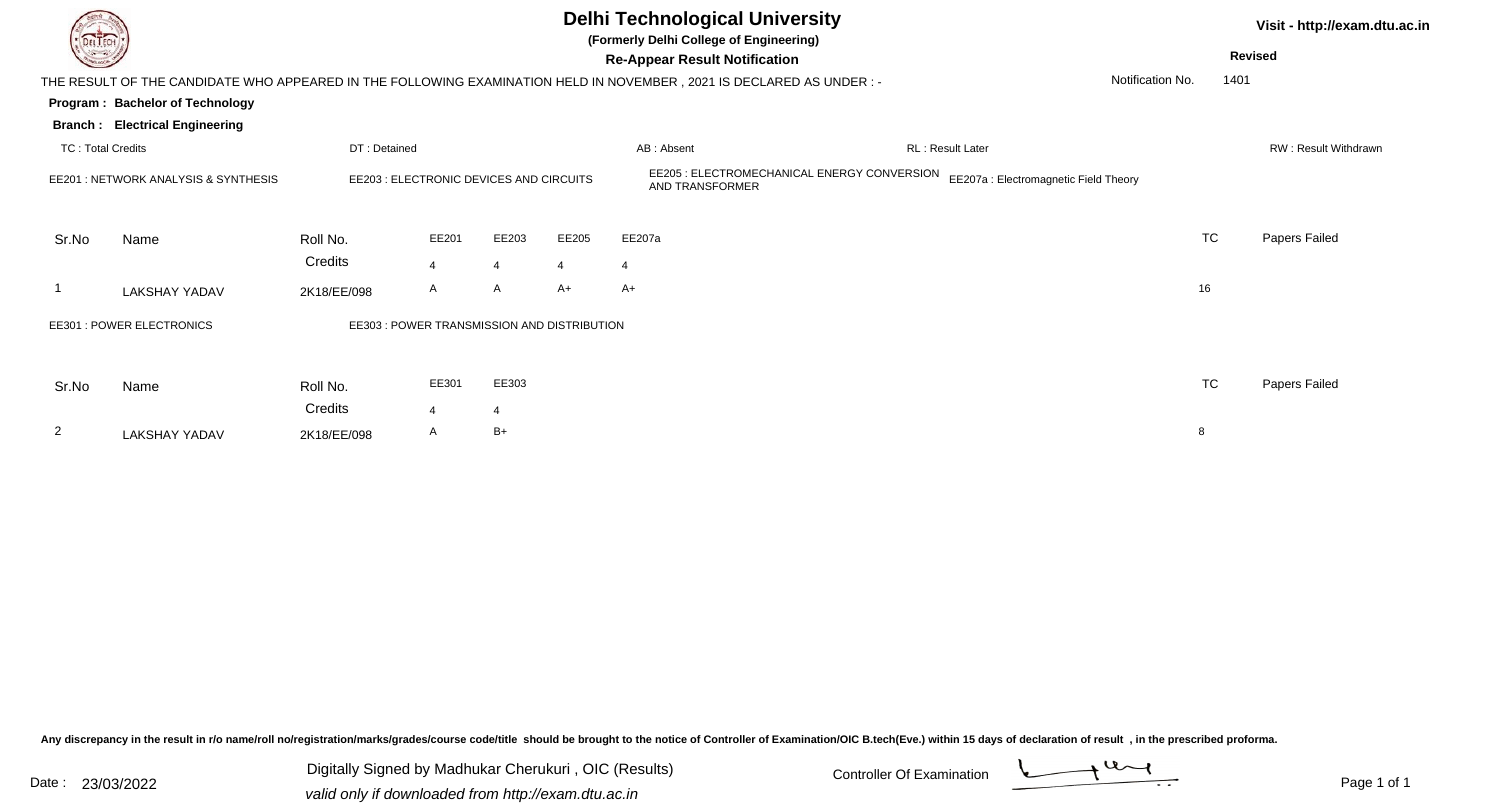| <b>DELTECH</b>    |                                        |              |                  | <b>Revised</b>                                                                                                      | Visit - http://exam.dtu.ac.in |                  |      |                      |
|-------------------|----------------------------------------|--------------|------------------|---------------------------------------------------------------------------------------------------------------------|-------------------------------|------------------|------|----------------------|
|                   |                                        |              |                  | THE RESULT OF THE CANDIDATE WHO APPEARED IN THE FOLLOWING EXAMINATION HELD IN NOVEMBER, 2021 IS DECLARED AS UNDER:- |                               | Notification No. | 1401 |                      |
|                   | <b>Program: Bachelor of Technology</b> |              |                  |                                                                                                                     |                               |                  |      |                      |
|                   | <b>Branch: Mechanical Engineering</b>  |              |                  |                                                                                                                     |                               |                  |      |                      |
| TC: Total Credits |                                        | DT: Detained |                  | AB: Absent                                                                                                          | <b>RL: Result Later</b>       |                  |      | RW: Result Withdrawn |
| FEC2 : SPORTS II  |                                        |              |                  |                                                                                                                     |                               |                  |      |                      |
| Sr.No             | Name                                   | Roll No.     | FEC <sub>2</sub> |                                                                                                                     |                               | <b>TC</b>        |      | Papers Failed        |
|                   |                                        | Credits      | $\overline{2}$   |                                                                                                                     |                               |                  |      |                      |
|                   | <b>ROHAN SINGH</b>                     | 2K20/ME/229  | $A+$             |                                                                                                                     |                               | $\overline{2}$   |      |                      |

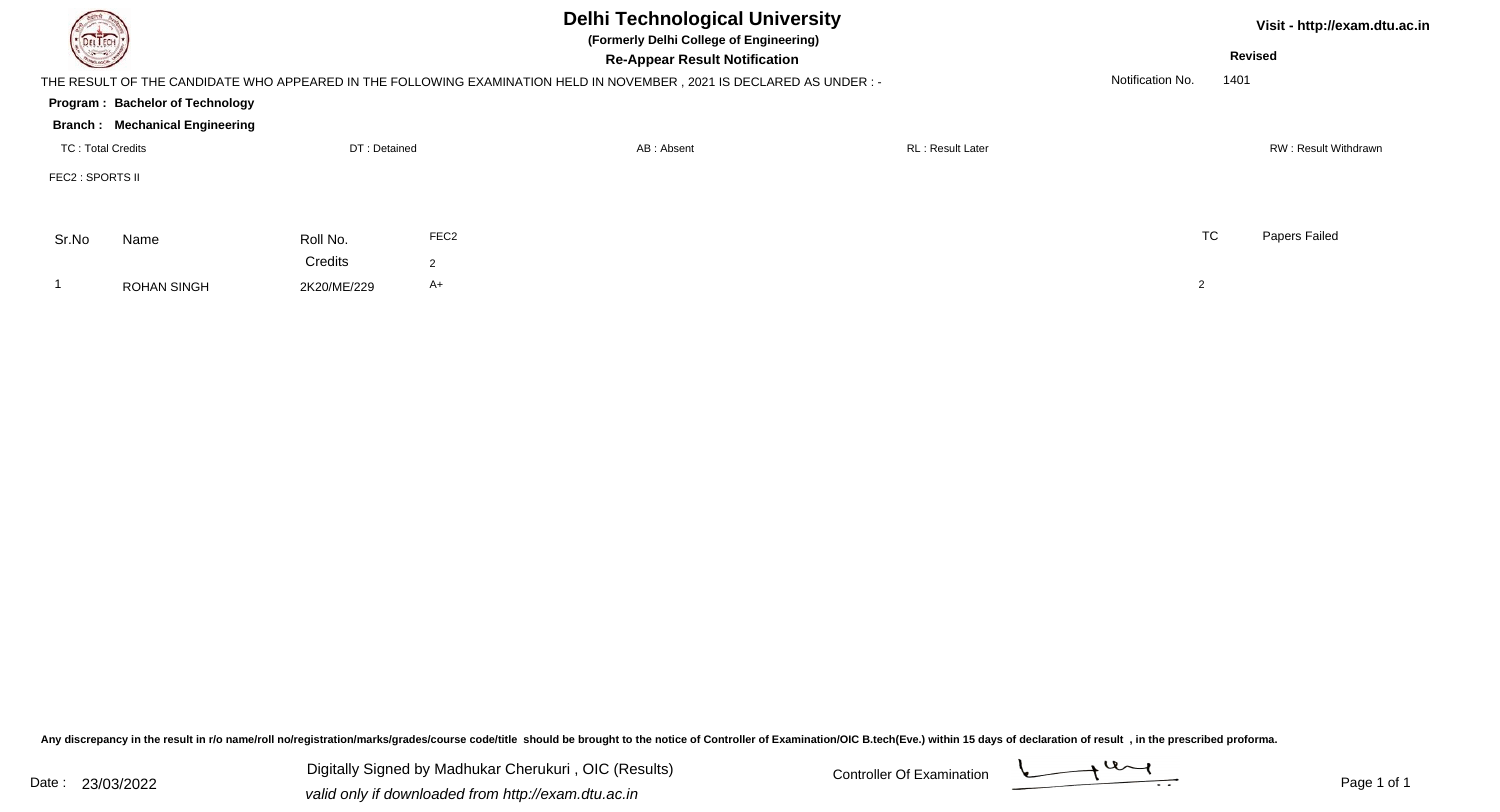|                                                                                                                                                                                     |                                                                                                                       |                                                                               |       |         |       |            |                                | <b>Delhi Technological University</b> |                         |                      |      |                | Visit - http://exam.dtu.ac.in |  |  |
|-------------------------------------------------------------------------------------------------------------------------------------------------------------------------------------|-----------------------------------------------------------------------------------------------------------------------|-------------------------------------------------------------------------------|-------|---------|-------|------------|--------------------------------|---------------------------------------|-------------------------|----------------------|------|----------------|-------------------------------|--|--|
| <b>STATISTICS</b>                                                                                                                                                                   |                                                                                                                       | (Formerly Delhi College of Engineering)<br><b>Regular Result Notification</b> |       |         |       |            |                                |                                       |                         |                      |      | <b>Revised</b> |                               |  |  |
|                                                                                                                                                                                     | THE RESULT OF THE CANDIDATE WHO APPEARED IN THE FOLLOWING EXAMINATION HELD IN NOVEMBER , 2021 IS DECLARED AS UNDER :- |                                                                               |       |         |       |            |                                |                                       |                         | Notification No.     | 1401 |                |                               |  |  |
|                                                                                                                                                                                     | <b>Program: Bachelor of Technology</b>                                                                                |                                                                               |       |         |       |            |                                |                                       |                         |                      |      | Sem: III       |                               |  |  |
|                                                                                                                                                                                     | <b>Branch : Electronics &amp; Communication Engineering</b>                                                           |                                                                               |       |         |       |            |                                |                                       |                         |                      |      |                |                               |  |  |
| <b>TC: Total Credits</b>                                                                                                                                                            |                                                                                                                       | DT: Detained                                                                  |       |         |       | AB: Absent |                                |                                       | <b>RL: Result Later</b> | RW: Result Withdrawn |      |                |                               |  |  |
| EE251 : ELECTRONIC INSTRUMENTATION AND<br>FEC39: JAPANESE<br>MEASUREMENTS<br>EC207 : ENGINEERING ANALYSIS & DESIGN (NETWORK<br>EC205 : SIGNALS & SYSTEMS<br>ANALYSIS AND SYNTHESIS) |                                                                                                                       |                                                                               |       |         |       |            | EC201 : ANALOG ELECTRONICS - I | EC203 : DIGITAL DESIGN - I            |                         |                      |      |                |                               |  |  |
| Sr.No                                                                                                                                                                               | Name                                                                                                                  | Roll No.                                                                      | FEC39 | EE251   | EC201 | EC203      | EC205                          | EC207                                 |                         |                      | TC   | <b>SGPA</b>    | Papers Failed                 |  |  |
|                                                                                                                                                                                     |                                                                                                                       | Credits                                                                       | 2     | 4       |       | 4          |                                | $\overline{4}$                        |                         |                      |      |                |                               |  |  |
|                                                                                                                                                                                     | AMRINDER SINGH SAINI                                                                                                  | 2K20/EC/27                                                                    | A     | $\circ$ | B+    | A+         | A+                             | $\mathsf{A}$                          |                         | 22                   |      | 8.55           |                               |  |  |

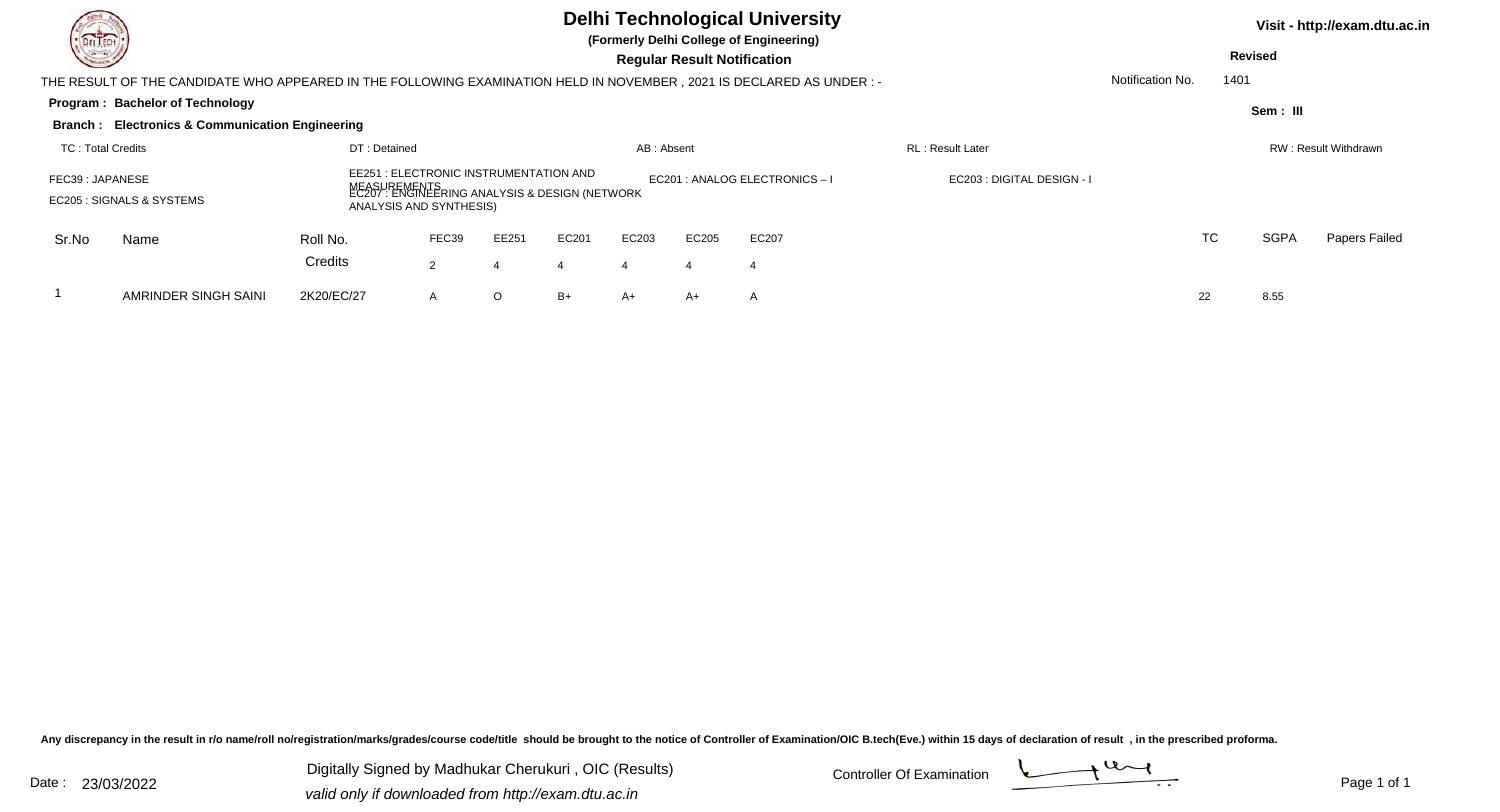| DEL TECH<br><b>Consulta</b>              |                                                            |             |                                                                                                                                                             |         |            |       | <b>Delhi Technological University</b><br>(Formerly Delhi College of Engineering) |       |                                         |                                           |                  |    | <b>Revised</b> | Visit - http://exam.dtu.ac.in |  |
|------------------------------------------|------------------------------------------------------------|-------------|-------------------------------------------------------------------------------------------------------------------------------------------------------------|---------|------------|-------|----------------------------------------------------------------------------------|-------|-----------------------------------------|-------------------------------------------|------------------|----|----------------|-------------------------------|--|
|                                          |                                                            |             | <b>Regular Result Notification</b><br>THE RESULT OF THE CANDIDATE WHO APPEARED IN THE FOLLOWING EXAMINATION HELD IN NOVEMBER , 2021 IS DECLARED AS UNDER :- |         |            |       |                                                                                  |       |                                         |                                           |                  |    | 1401           |                               |  |
|                                          | Program: Bachelor of Technology                            |             |                                                                                                                                                             |         |            |       |                                                                                  |       |                                         |                                           | Notification No. |    | Sem: V         |                               |  |
|                                          | <b>Branch: Electronics &amp; Communication Engineering</b> |             |                                                                                                                                                             |         |            |       |                                                                                  |       |                                         |                                           |                  |    |                |                               |  |
| <b>TC: Total Credits</b><br>DT: Detained |                                                            |             |                                                                                                                                                             |         | AB: Absent |       |                                                                                  |       | <b>RL</b> : Result Later                | RW: Result Withdrawn                      |                  |    |                |                               |  |
|                                          | <b>SE201 : DATA STRUCTURES</b>                             |             | SE203 : OBJECT ORIENTED PROGRAMMING                                                                                                                         |         |            |       | EC301 : DIGITAL COMMUNICATION                                                    |       |                                         | <b>EC303 : LINEAR INTEGRATED CIRCUITS</b> |                  |    |                |                               |  |
|                                          | HU301a: Engineering Economics                              |             | EC311 : ALGORITHM ANALYSIS AND DESIGN                                                                                                                       |         |            |       |                                                                                  |       | EC315 : COMPUTER COMMUNICATION NETWORKS |                                           |                  |    |                |                               |  |
| Sr.No                                    | Name                                                       | Roll No.    | SE201                                                                                                                                                       | SE203   | EC301      | EC303 | <b>HU301a</b>                                                                    | EC311 | EC315                                   |                                           |                  | TC | <b>SGPA</b>    | Papers Failed                 |  |
|                                          |                                                            | Credits     |                                                                                                                                                             | 4       |            |       |                                                                                  |       | $\overline{4}$                          |                                           |                  |    |                |                               |  |
|                                          | <b>YUG KATHURIA</b>                                        | 2K19/EC/221 | $\circ$                                                                                                                                                     | $\circ$ | B+         | $A+$  |                                                                                  | $A+$  | A+                                      |                                           |                  | 27 | 9.11           |                               |  |

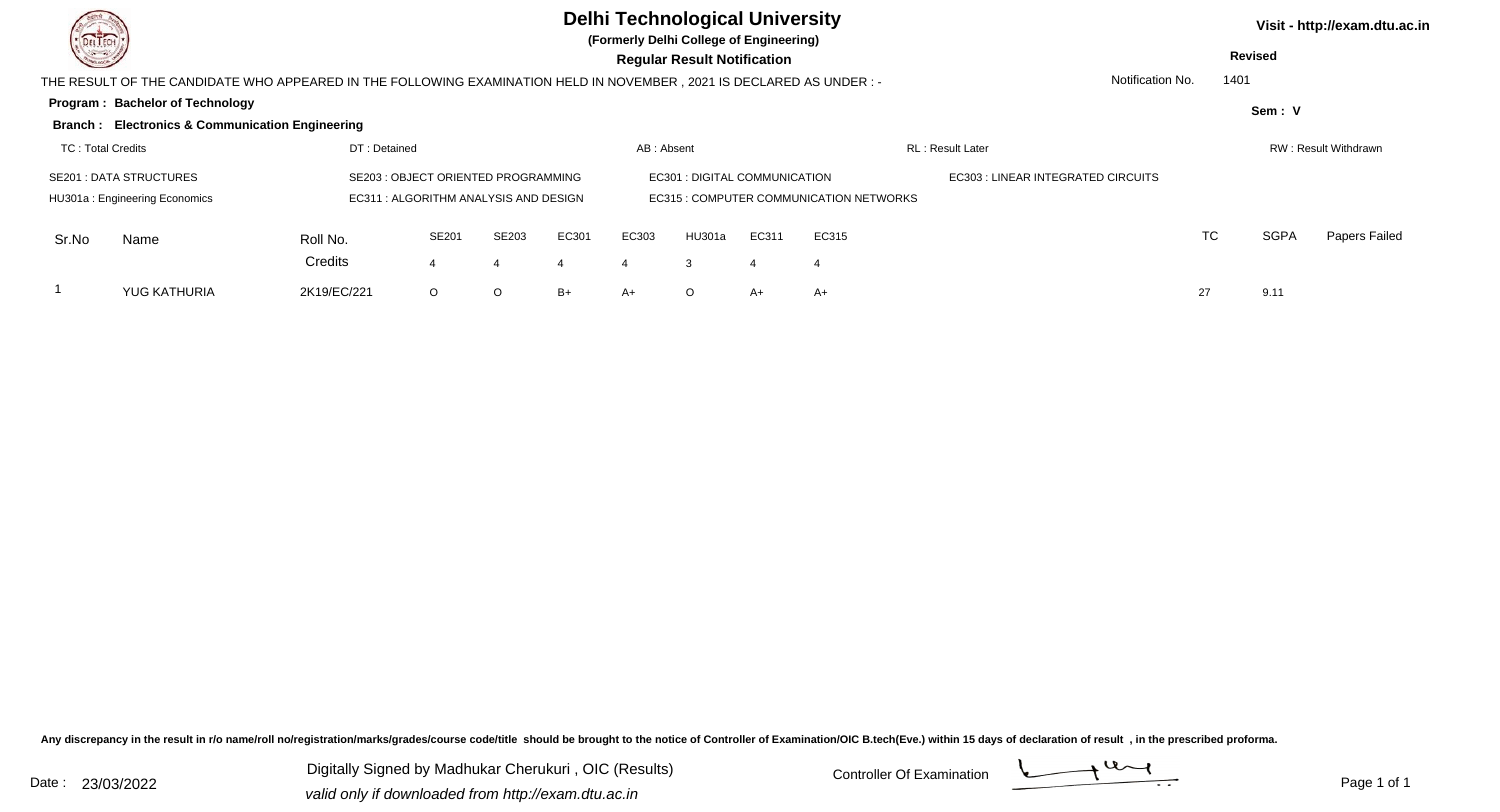|                                                                                                                                                                           |                                                                                                                       |              |       |       |       |            |                                         | <b>Delhi Technological University</b><br>(Formerly Delhi College of Engineering) |                          |                  |      |             | Visit - http://exam.dtu.ac.in |  |
|---------------------------------------------------------------------------------------------------------------------------------------------------------------------------|-----------------------------------------------------------------------------------------------------------------------|--------------|-------|-------|-------|------------|-----------------------------------------|----------------------------------------------------------------------------------|--------------------------|------------------|------|-------------|-------------------------------|--|
| <b>All Common</b>                                                                                                                                                         |                                                                                                                       |              |       |       |       |            | <b>Regular Result Notification</b>      |                                                                                  |                          | <b>Revised</b>   |      |             |                               |  |
|                                                                                                                                                                           | THE RESULT OF THE CANDIDATE WHO APPEARED IN THE FOLLOWING EXAMINATION HELD IN DECEMBER , 2020 IS DECLARED AS UNDER :- |              |       |       |       |            |                                         |                                                                                  |                          | Notification No. | 1401 |             |                               |  |
|                                                                                                                                                                           | <b>Program: Bachelor of Technology</b>                                                                                |              |       |       |       |            |                                         |                                                                                  |                          |                  |      | Sem : III   |                               |  |
|                                                                                                                                                                           | <b>Branch: Electrical Engineering</b>                                                                                 |              |       |       |       |            |                                         |                                                                                  |                          |                  |      |             |                               |  |
| <b>TC: Total Credits</b>                                                                                                                                                  |                                                                                                                       | DT: Detained |       |       |       | AB: Absent |                                         |                                                                                  | <b>RL</b> : Result Later |                  |      |             | RW: Result Withdrawn          |  |
| MA261 : NUMERICAL AND ENGINEERING OPTIMIZATION EE201 : NETWORK ANALYSIS & SYNTHESIS<br>METHODS<br>FEC46 : TECHNICAL COMMUNICATION<br>EE207a: Electromagnetic Field Theory |                                                                                                                       |              |       |       |       |            | EE203 : ELECTRONIC DEVICES AND CIRCUITS | EE205 : ELECTROMECHANICAL ENERGY CONVERSION<br>AND TRANSFORMER                   |                          |                  |      |             |                               |  |
| Sr.No                                                                                                                                                                     | Name                                                                                                                  | Roll No.     | MA261 | EE201 | EE203 | EE205      | EE207a                                  | FEC46                                                                            |                          | <b>TC</b>        |      | <b>SGPA</b> | Papers Failed                 |  |
|                                                                                                                                                                           |                                                                                                                       | Credits      |       | 4     |       |            |                                         | $\overline{2}$                                                                   |                          |                  |      |             |                               |  |
|                                                                                                                                                                           | <b>ELEYDE STELA</b><br><b>NHANTUMBO</b>                                                                               | 2K19/EE/097  | A+    | A     | B+    | A          | $\mathsf{A}$                            | $A+$                                                                             |                          | 22               |      | 8.09        |                               |  |

Digitally Signed by Madhukar Cherukuri, OIC (Results) Controller Of Examination Controller Of Examination Digitally Signed by Madhukar Cherukuri , OIC (Results)valid only if downloaded from http://exam.dtu.ac.in